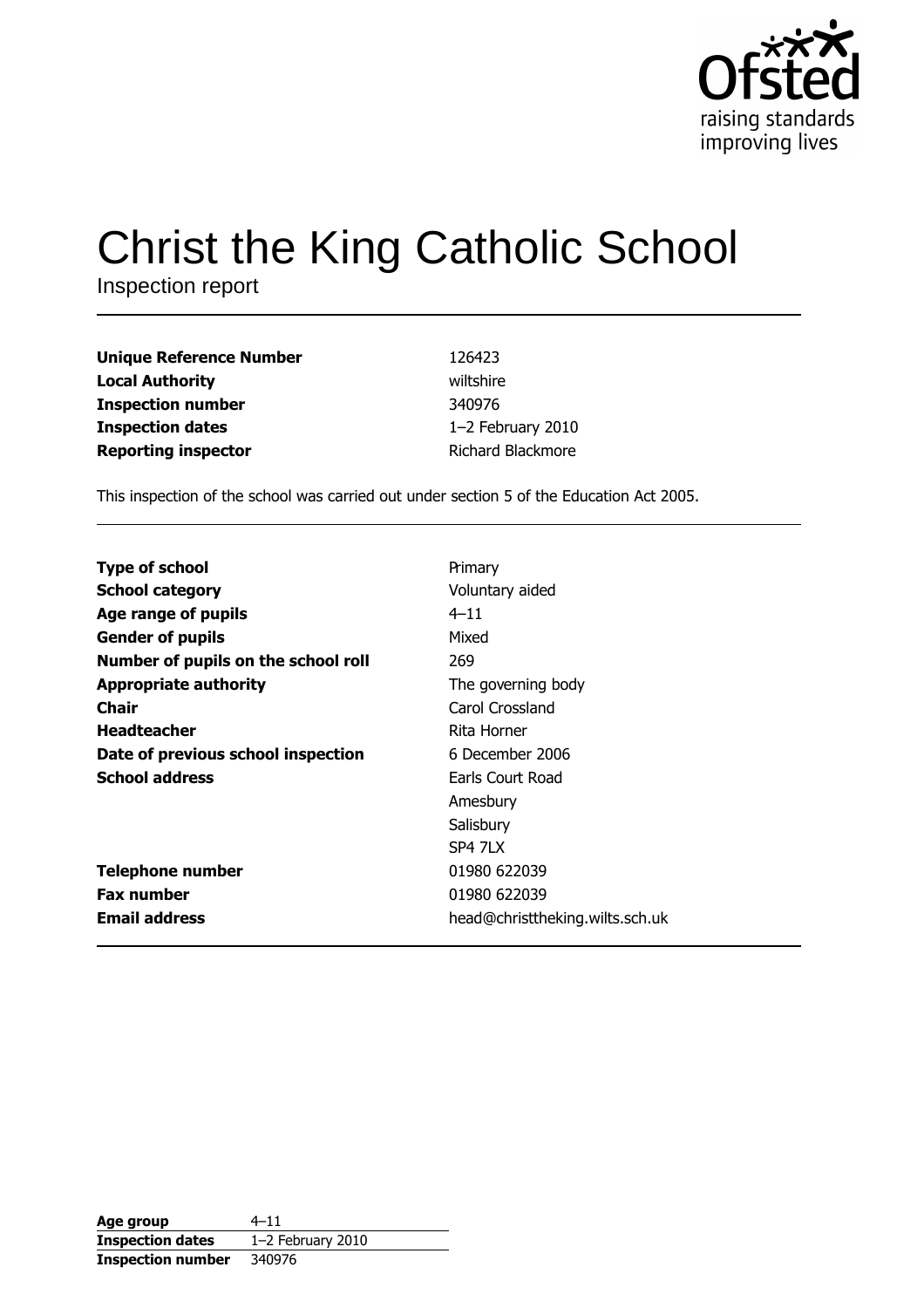The Office for Standards in Education, Children's Services and Skills (Ofsted) regulates and inspects to achieve excellence in the care of children and young people, and in education and skills for learners of all ages. It regulates and inspects childcare and children's social care, and inspects the Children and Family Court Advisory Support Service (Cafcass), schools, colleges, initial teacher training, work-based learning and skills training, adult and community learning, and education and training in prisons and other secure establishments. It rates council children's services, and inspects services for looked after children, safequarding and child protection.

Further copies of this report are obtainable from the school. Under the Education Act 2005, the school must provide a copy of this report free of charge to certain categories of people. A charge not exceeding the full cost of reproduction may be made for any other copies supplied.

If you would like a copy of this document in a different format, such as large print or Braille, please telephone 08456 404045, or email enquiries@ofsted.gov.uk.

You may copy all or parts of this document for non-commercial educational purposes, as long as you give details of the source and date of publication and do not alter the documentation in any way.

Royal Exchange Buildings St Ann's Square Manchester M2 7LA T: 08456 404045 Textphone: 0161 618 8524 E: enquiries@ofsted.gov.uk W: www.ofsted.gov.uk © Crown copyright 2010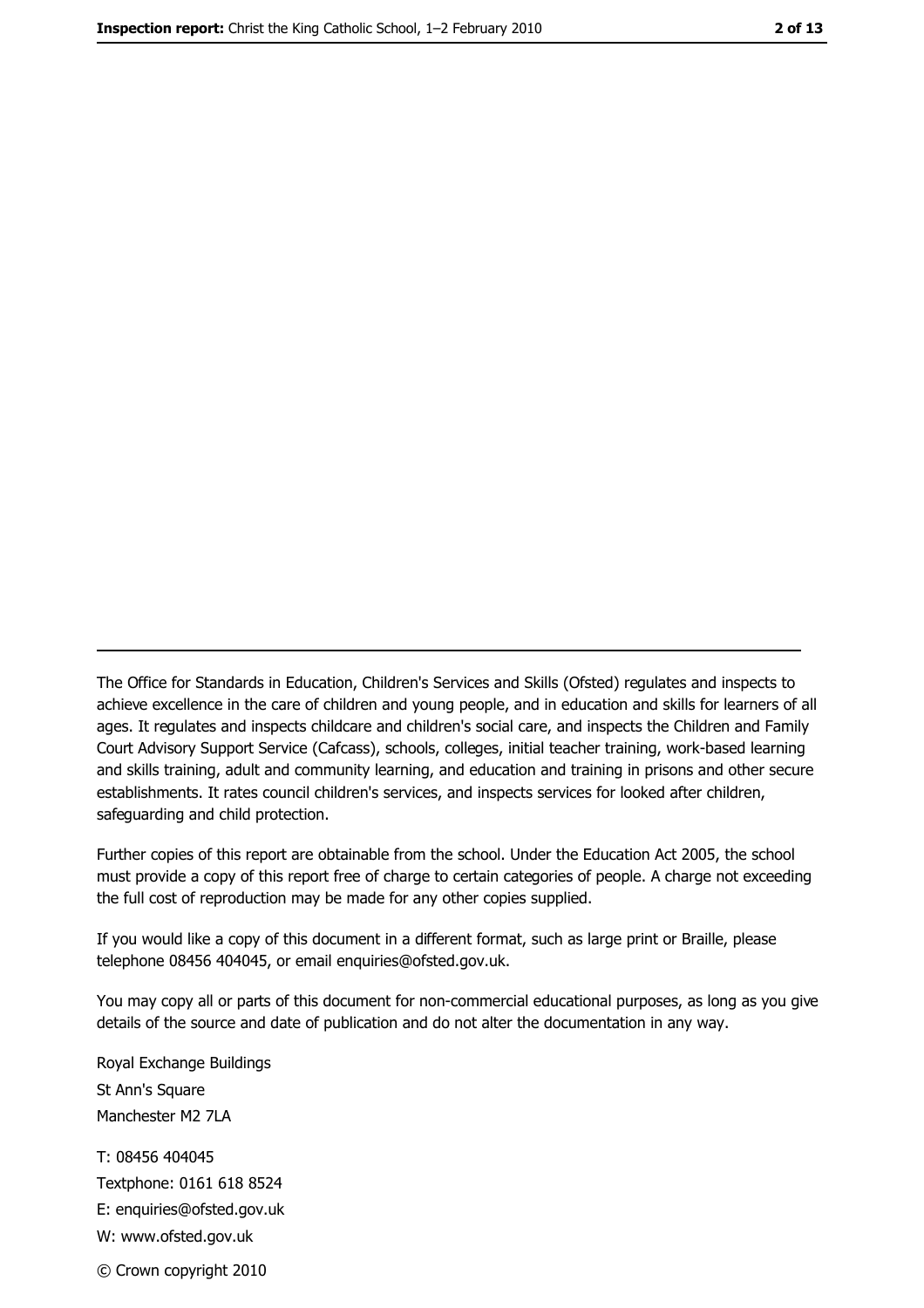# **Introduction**

This inspection was carried out by three additional inspectors. The inspectors spent the majority of time observing learning, visiting 10 lessons and nine teachers. They held meetings with governors, members of staff and groups of pupils. They observed the school's work, and looked at how the curriculum is planned, the school's monitoring of pupils' progress, the quality of provision, samples of pupils' work, attendance data and school improvement plans. The views of 77 parents and carers were also taken into account.

The inspection team reviewed many aspects of the school's work. It looked in detail at the following:

- the success of the school's actions to raise achievement in reading and mathematics  $\blacksquare$ and of girls at Key Stage 2
- how well teachers use assessment to challenge pupils and help them make quicker  $\blacksquare$ progress, especially in mathematics and science
- the effectiveness of the school's monitoring and evaluating of its work to raise  $\blacksquare$ standards in writing at Key Stage 1 and of girls in Key Stage 2.

# Information about the school

Christ the King Catholic School is a larger than average size primary school. Most pupils are White British, although a small number of pupils come from a range of other ethnic backgrounds. A very small minority of pupils speak English as an additional language and the number of pupils entitled to free school meals is below average. The pupils come from a wide geographical area. The proportion of pupils with special educational needs and/or disabilities is well above average. Many of these pupils are within the specialist centre for children with speech and language needs. Early Years Foundation Stage provision is in two classes, one of which is a mixed-age Reception/Year 1 class. The school has gained the Healthy Schools Award and the Active Mark.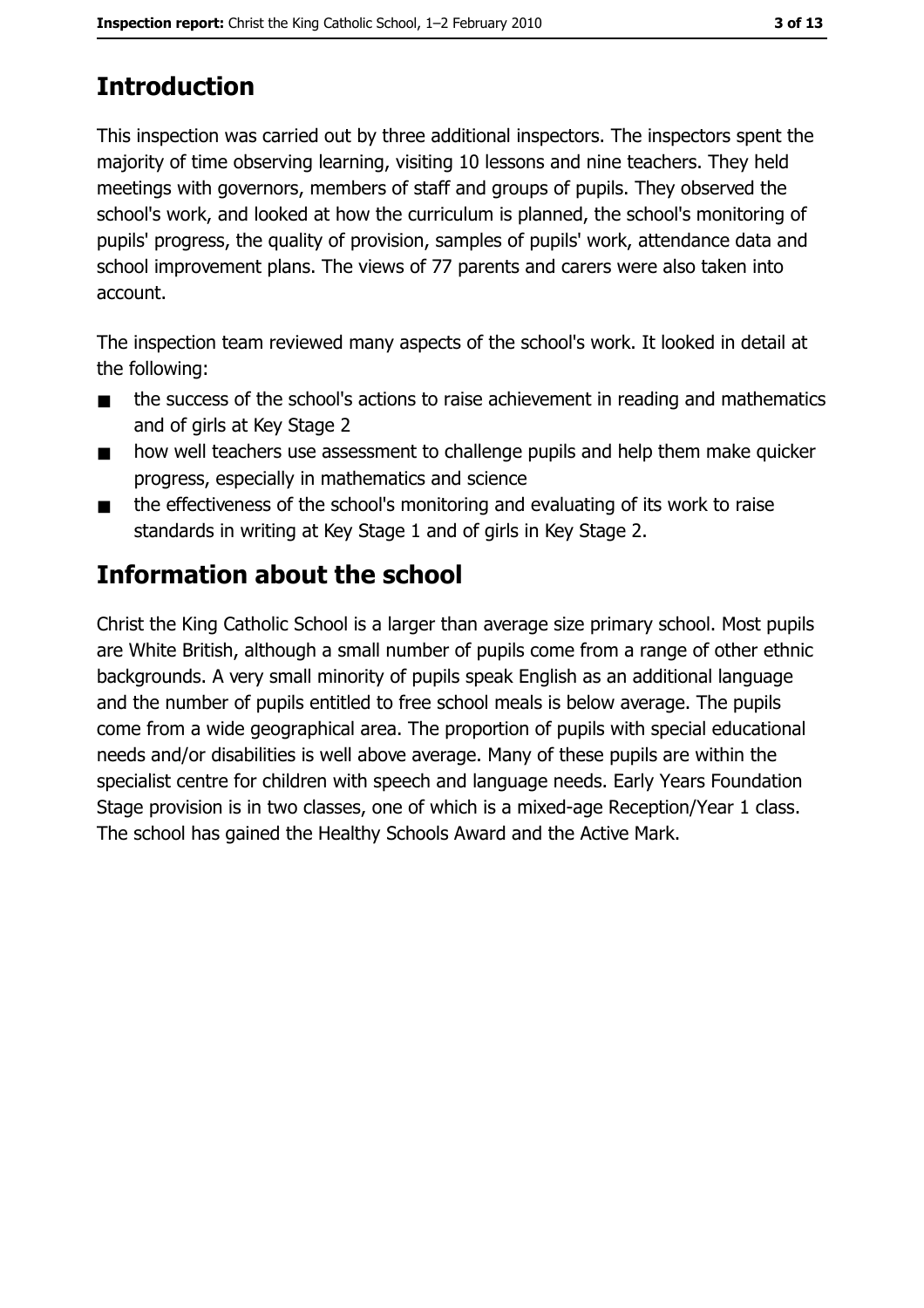Inspection grades: 1 is outstanding, 2 is good, 3 is satisfactory, and 4 is inadequate Please turn to the glossary for a description of the grades and inspection terms

# **Inspection judgements**

# Overall effectiveness: how good is the school?

## The school's capacity for sustained improvement

## **Main findings**

This is a satisfactory school with notable strengths. The school provides a highly caring and friendly setting for pupils at the school and the specialist centre. All staff and governors share the headteacher's clear vision for continuous improvement, and a strong team ethos is evident. Standards are low in English and mathematics but pupils make good progress from their very low starting points. Parents are very supportive of the school's nurturing environment, one commenting that the school's 'love of pupils is exemplary'.

Good teaching ensures pupils make good progress. However, teachers do not always use assessment information to set suitably challenging work, especially for more-able pupils. The curriculum generally meets pupils' needs and interests. Activities build systematically on previous work but are not planned well enough to consistently challenge more-able pupils. Learning is enriched through a range of imaginative activities and the emphasis on creativity has resulted in improvements to girls' performance in particular, especially in mathematics. Pupils enjoy school, with outstanding behaviour, an expectation and a reality, resulting in highly positive attitudes. Pupils speak highly of the good range of visits and visitors that enrich the curriculum, including historical visits to Salisbury.

Parents and carers appreciate the good quality care, guidance and support their children receive. Pupils agree they feel safe and well supported and say adults will always help them if they have a problem or concern. Pupils' adoption of a healthy lifestyle is good, reflected in the school's awards of both Healthy Schools and Active Mark. They are aware of the part they must play in making the right choices themselves. They also think deeply about others and show a good understanding of how to respect different people and their opinions. They are polite, friendly and courteous to visitors. Pupils who need extra support and time are given this by an array of adults, including a family advice and support worker, who are all available to help. There is also good use of specialised input from external agencies including social services and educational psychologists.

The school is led by a determined and ambitious headteacher whose focus is to take pupils 'to the moon' both academically and in the pursuit of good personal skills. As a result, while attainment remains low, it is improving strongly. The school knows itself well and has made significant and sustained recent improvements. However, monitoring is not consistently focused on the impact of actions taken to raise standards, and improvement plans do not specifically focus on pupils' learning outcomes. Nevertheless, given the school's recent track record of improvement, its capacity to improve further is good.

| 3 |
|---|
|   |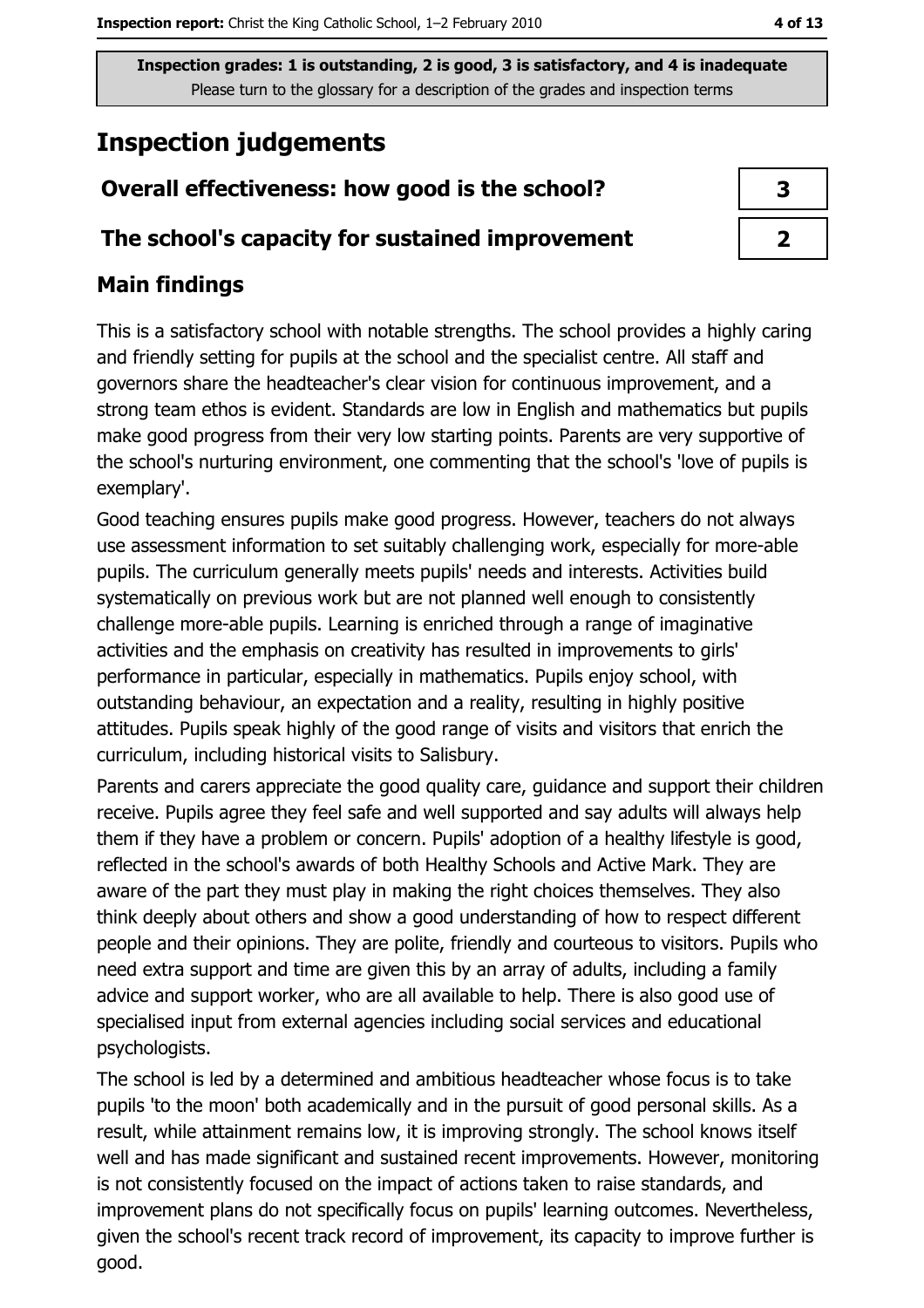Inspection grades: 1 is outstanding, 2 is good, 3 is satisfactory, and 4 is inadequate Please turn to the glossary for a description of the grades and inspection terms

## What does the school need to do to improve further?

- $\blacksquare$ Raise standards in writing by:
	- ensuring teachers always use assessment information to set challenging work
	- ensuring pupils write every day.
- Ensure the curriculum is planned to include challenge for more able pupils.  $\blacksquare$
- Sharpen monitoring and improvement planning to ensure it focuses on the  $\blacksquare$ outcomes for pupils' learning.

#### **Outcomes for individuals and groups of pupils**

Despite good progress towards the early learning goals pupils have basic skills significantly below average when they start Year 1, made more complex by a continually changing picture of pupils' special requirements. Although attainment overall in national results has been well below the national average over the last three years, it is improving strongly because learning and teaching are good. This is evidenced in school data and observations of pupils in lessons. Pupils quickly and effectively use good writing features in their own work that have been demonstrated and highlighted by their teachers. For example, pupils in Year 6 wrote in paragraphs and used enriched vocabulary having analysed text in detail with guidance from staff. Pupils of middle ability within classes make good progress as do those with special educational needs and/or disabilities and those who speak English as an additional language. This is because of the additional, well-targeted support they receive. Intervention strategies and initiatives have successfully speeded up progress including 'sir kit' and 'spelling support' which are used effectively to improve writing skills. Despite attainment being low, effective learning, satisfactory attendance and good personal development ensure pupils are prepared adequately for the future.

Pupils enjoy learning and hold positive views about the school. They are interested in their activities and collaborate well together in pairs and small groups. This was evident in a mathematics lesson for pupils in Year 2 when they were working well to describe the features of two-dimensional shapes and quessing the shape. Good spiritual, moral, social and cultural development means pupils behave very considerately towards each other and are respectful of the beliefs and traditions of people from different backgrounds, although their knowledge of other cultures is limited. They willingly and responsibly take part in contributing to the work of the school and the community; for example, by taking the lead in raising money through sponsored school activities such as 'help for heroes' and 'jump rope' for the British Heart Foundation.

These are the grades for pupils' outcomes

3

The grades for attainment and attendance are: 1 is high; 2 is above average; 3 is broadly average; and 4 is low.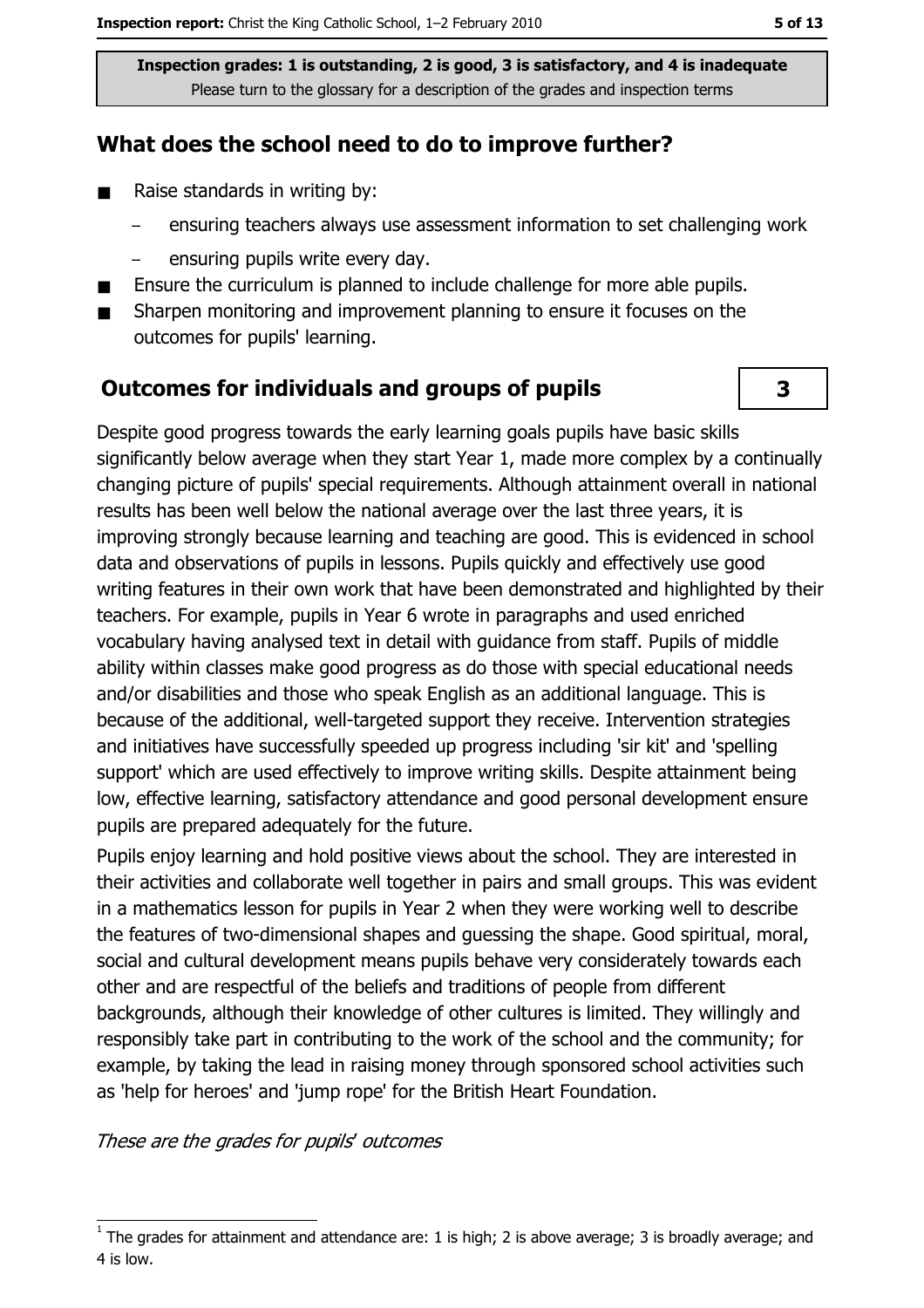Inspection grades: 1 is outstanding, 2 is good, 3 is satisfactory, and 4 is inadequate Please turn to the glossary for a description of the grades and inspection terms

| Pupils' achievement and the extent to which they enjoy their learning                                                     |                |  |
|---------------------------------------------------------------------------------------------------------------------------|----------------|--|
| Taking into account:<br>Pupils' attainment <sup>1</sup>                                                                   | 4              |  |
| The quality of pupils' learning and their progress                                                                        | $\overline{2}$ |  |
| The quality of learning for pupils with special educational needs and/or<br>disabilities and their progress               |                |  |
| The extent to which pupils feel safe                                                                                      |                |  |
| <b>Pupils' behaviour</b>                                                                                                  |                |  |
| The extent to which pupils adopt healthy lifestyles                                                                       |                |  |
| The extent to which pupils contribute to the school and wider community                                                   |                |  |
| The extent to which pupils develop workplace and other skills that will<br>contribute to their future economic well-being |                |  |
| Taking into account:<br>Pupils' attendance <sup>1</sup>                                                                   |                |  |
| The extent of pupils' spiritual, moral, social and cultural development                                                   |                |  |

#### How effective is the provision?

Adults and pupils have very good relationships and this means learning takes place in a highly supportive classroom environment. Teachers are well supported by skilled teaching assistants who make a positive contribution to the good progress made by pupils, particularly those with special educational needs and/or disabilities. In the best lessons, good questioning and clear explanations ensure pupils make good progress. In a Year 6 lesson, insightful questioning by the teacher meant pupils' analysis of the hidden meaning behind a fable was accurate and contributed to pupils' effective learning and engagement. The school is working successfully to ensure best practice in teaching is shared.

The curriculum enables pupils to acquire skills that can be applied to a range of situations. However, there are too few opportunities to record ideas leading to lower skills in writing. Pupils' use of information and communication technology and their engagement in themed weeks and a good range of clubs effectively promote interest in their learning. However, the curriculum for more-able pupils lacks challenge. Initiatives such as the use of drama to help pupils to extend their ideas are effective and helping to secure more rapid progress.

Pastoral care and support is a significant strength of the school. It is given a high priority and pupils know that help, support and quidance are always available. Pupils with special educational needs and/or disabilities and those who attend the specialist centre receive focused and correctly identified support in lessons and small groups. The school has effective partnerships with outside agencies resulting in good support for those pupils who, at times, may be vulnerable. Good induction arrangements ensure the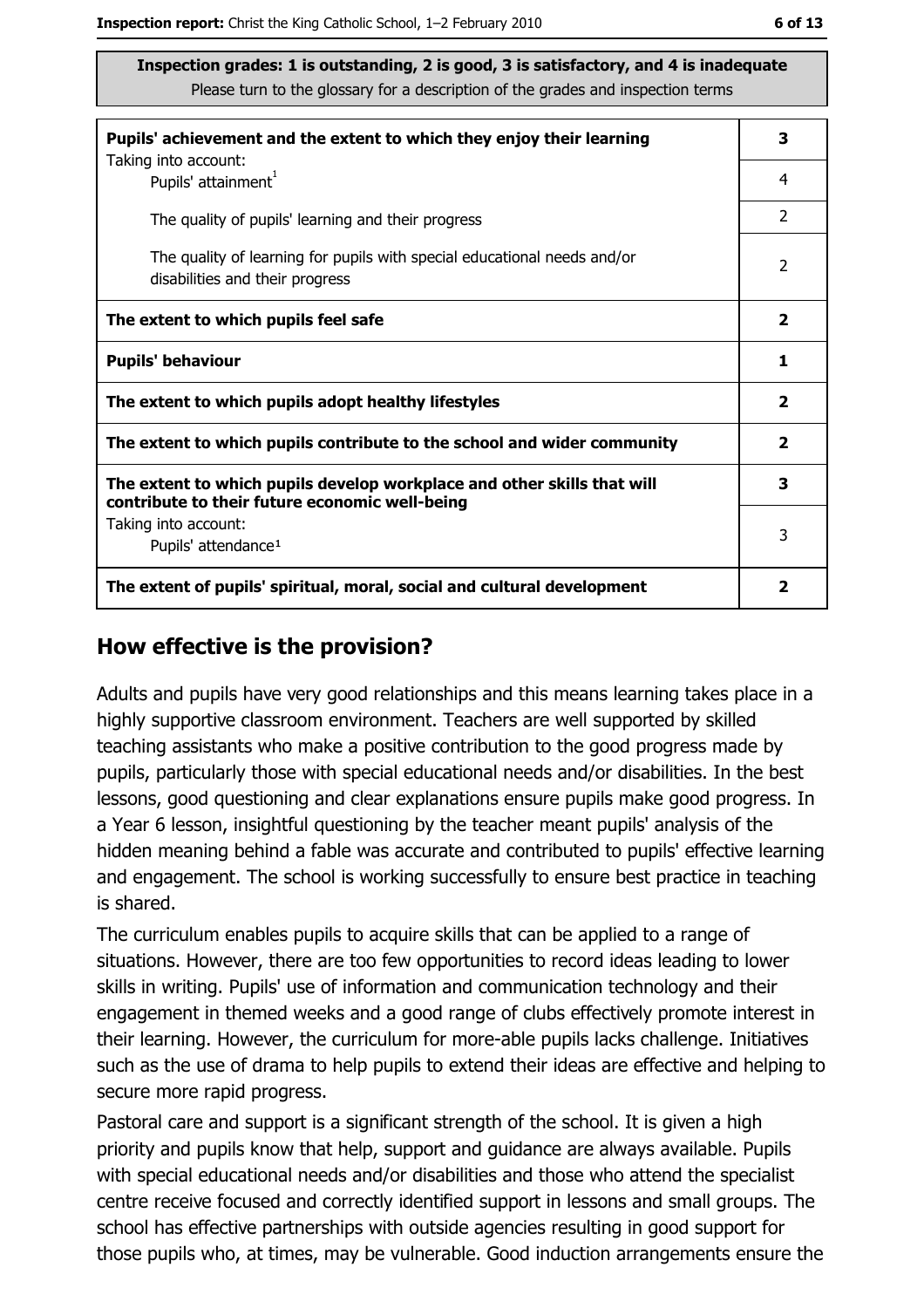many pupils who join the school, settle well and are quickly known by staff.

These are the grades for the quality of provision

| The quality of teaching                                                                                    |  |
|------------------------------------------------------------------------------------------------------------|--|
| Taking into account:<br>The use of assessment to support learning                                          |  |
|                                                                                                            |  |
| The extent to which the curriculum meets pupils' needs, including, where<br>relevant, through partnerships |  |
| The effectiveness of care, guidance and support                                                            |  |

#### How effective are leadership and management?

The headteacher, supported by members of the senior management team, gives the school clear direction, strongly embedding ambition and driving improvement in teaching well. The arrangements for safeguarding are robust, and all records are carefully maintained and regularly reviewed. All checks, systems and procedures to keep pupils safe are firmly in place and clearly understood by staff. Governors take their roles in these aspects very seriously and fulfil them with commitment. However, their monitoring of the school's work is not focused in enough detail on the plans for raising standards and how improvements can be measured. Deployment of resources is satisfactory and equality of opportunity is satisfactorily promoted with everyone being treated fairly and equally. Links with parents are good and continually being improved, there is regular contact over pupils' work and a range of information leaflets illustrate how parents can support their children at home. As a result, parents are engaged well in support of their children's education. Other partnership activities make a positive contribution to pupils' learning and well-being, especially those who are potentially vulnerable. The promotion of community cohesion is satisfactory and relationships within the school community are particularly good. The school's plans for developing its community cohesion work beyond school are well conceived.

These are the grades for leadership and management

| The effectiveness of leadership and management in embedding ambition and<br>driving improvement                                                                     |   |
|---------------------------------------------------------------------------------------------------------------------------------------------------------------------|---|
| Taking into account:<br>The leadership and management of teaching and learning                                                                                      | 2 |
| The effectiveness of the governing body in challenging and supporting the<br>school so that weaknesses are tackled decisively and statutory responsibilities<br>met |   |
| The effectiveness of the school's engagement with parents and carers                                                                                                | 2 |
| The effectiveness of partnerships in promoting learning and well-being                                                                                              |   |
| The effectiveness with which the school promotes equality of opportunity and<br>tackles discrimination                                                              | 3 |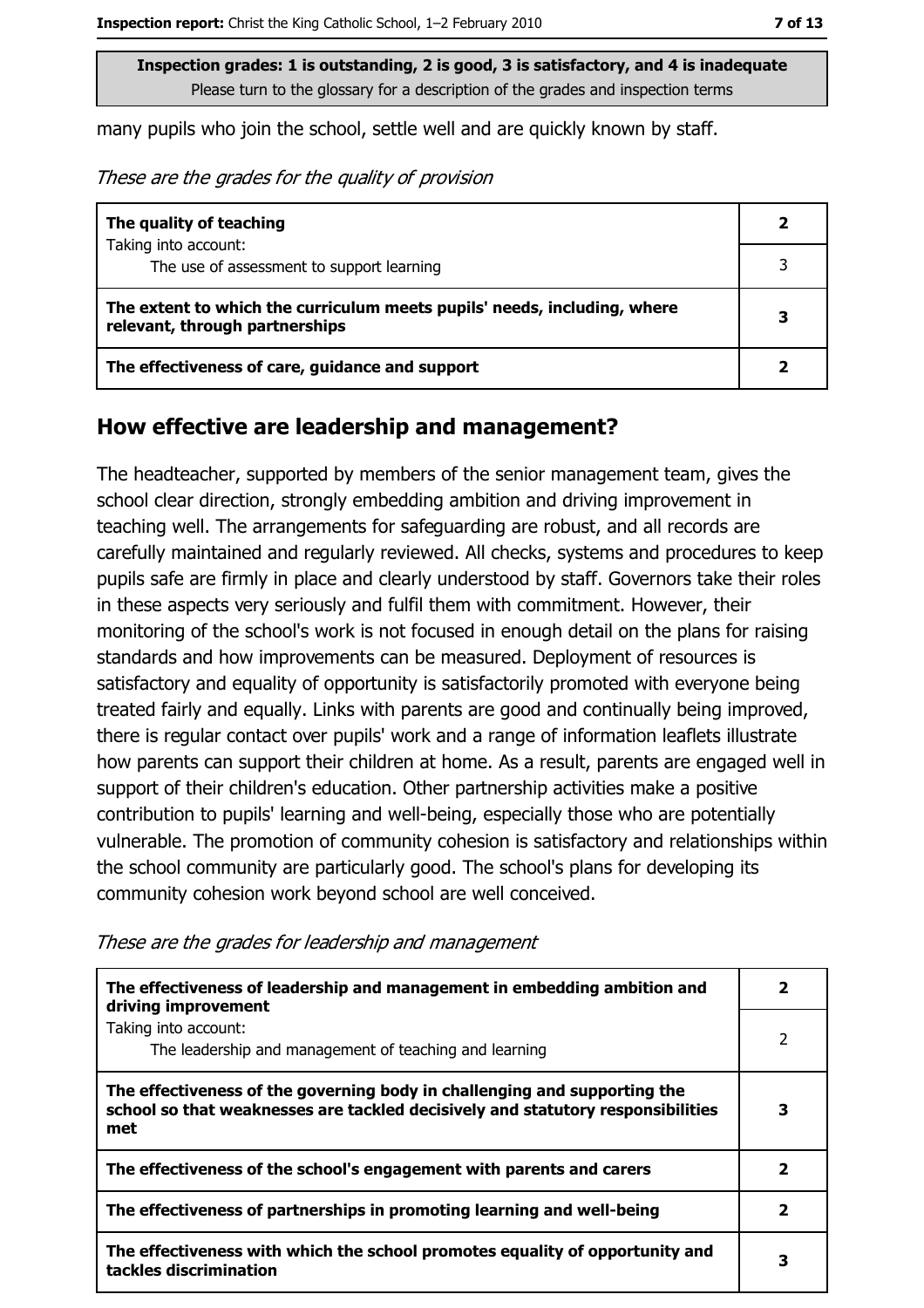| Inspection grades: 1 is outstanding, 2 is good, 3 is satisfactory, and 4 is inadequate<br>Please turn to the glossary for a description of the grades and inspection terms |              |  |
|----------------------------------------------------------------------------------------------------------------------------------------------------------------------------|--------------|--|
| The effectiveness of safeguarding procedures                                                                                                                               | $\mathbf{2}$ |  |
| The effectiveness with which the school promotes community cohesion                                                                                                        |              |  |
| The effectiveness with which the school deploys resources to achieve<br>value for money                                                                                    | 3            |  |

## **Early Years Foundation Stage**

Comprehensive planning takes good account of the exceptionally low starting points of the children and the mixed-age organisation of one of the Reception classes. There is an appropriate focus on the development of reading, writing and number skills, and support for children with special educational needs and/or disabilities and for those who are more vulnerable. Children have plenty of opportunities to select their own activities and play imaginatively, on their own or with friends, and make discoveries for themselves. For example, pupils gained valuable speaking and listening skills when in charge of the 'space control centre', organising flights, take-offs and landings. The outdoor area is underdeveloped and does not readily promote imaginative activities that stimulate children's interest and help them to flourish. A good balance is drawn between activities that children choose and those more closely directed by adults. Staff demonstrate good skills when intervening in children's play to extend their thinking and this is developed continually by frequent assessment of children to plan future high-level learning opportunities. The Early Years Foundation Stage leader has a good understanding of how young children learn. She has developed strong assessment procedures that are underpinning the good provision.

These are the grades for the Early Years Foundation Stage

| <b>Overall effectiveness of the Early Years Foundation Stage</b>                             |  |
|----------------------------------------------------------------------------------------------|--|
| Taking into account:<br>Outcomes for children in the Early Years Foundation Stage            |  |
| The quality of provision in the Early Years Foundation Stage                                 |  |
| The effectiveness of leadership and management of the Early Years<br><b>Foundation Stage</b> |  |

## **Views of parents and carers**

Parents and carers hold exceptionally positive views of the school. Of the 13 aspects included in their questionnaire, five showed total agreement that the school does well. All parents said teaching is good and that the school helps their child to be healthy and almost all parents say that their children are kept safe and their child enjoys school; inspection evidence agrees with these parental views. A very small number of parents and carers showed concerns about their child's progress at school. However, inspection findings found pupils' progress to be good.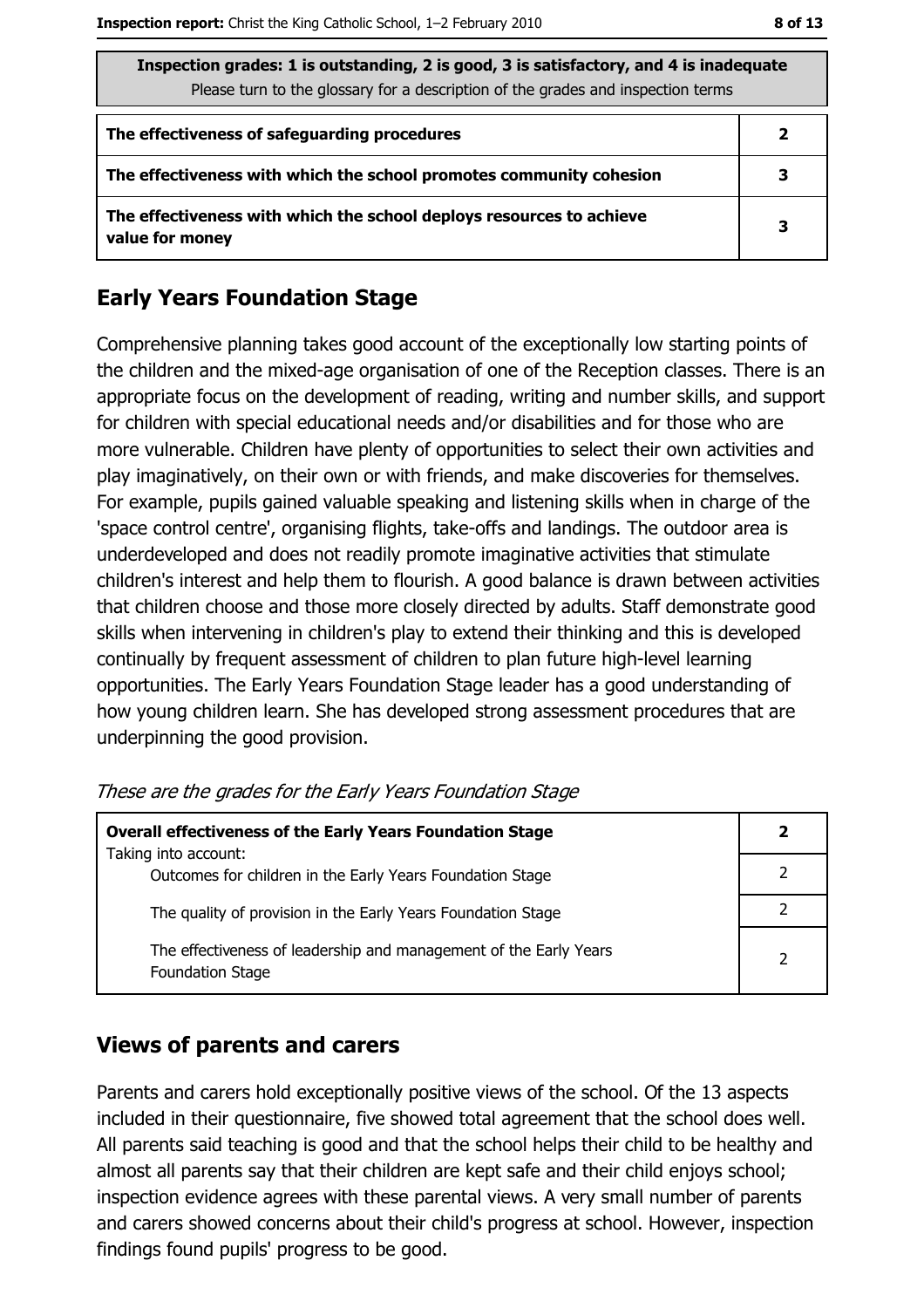# Responses from parents and carers to Ofsted's questionnaire

Ofsted invited all the registered parents and carers of pupils registered at Christ the King Catholic School to complete a questionnaire about their views of the school.

In the questionnaire, parents and carers were asked to record how strongly they agreed with 13 statements about the school.

The inspection team received 77 completed questionnaires by the end of the on-site inspection. In total, there are 269 pupils registered at the school.

| <b>Statements</b>                                                                                                                                                                                                                                       | <b>Strongly</b><br><b>Agree</b> |               | <b>Agree</b> |               | <b>Disagree</b> |               | <b>Strongly</b><br>disagree |               |
|---------------------------------------------------------------------------------------------------------------------------------------------------------------------------------------------------------------------------------------------------------|---------------------------------|---------------|--------------|---------------|-----------------|---------------|-----------------------------|---------------|
|                                                                                                                                                                                                                                                         | <b>Total</b>                    | $\frac{0}{0}$ | <b>Total</b> | $\frac{1}{2}$ | <b>Total</b>    | $\frac{1}{2}$ | <b>Total</b>                | $\frac{1}{2}$ |
| My child enjoys school                                                                                                                                                                                                                                  | 54                              | 70            | 23           | 30            | 0               | 0             | 0                           | 0             |
| The school keeps my child<br>safe                                                                                                                                                                                                                       | 59                              | 77            | 16           | 21            | $\mathbf 0$     | 0             | 1                           | $\mathbf{1}$  |
| The school informs me<br>about my child's progress                                                                                                                                                                                                      | 48                              | 62            | 27           | 35            | $\mathbf 0$     | 0             | 0                           | 0             |
| My child is making enough<br>progress at this school                                                                                                                                                                                                    | 40                              | 52            | 27           | 35            | $\mathbf{1}$    | 1             | 0                           | 0             |
| The teaching is good at this<br>school                                                                                                                                                                                                                  | 49                              | 64            | 20           | 26            | $\mathbf 0$     | 0             | 0                           | 0             |
| The school helps me to<br>support my child's learning                                                                                                                                                                                                   | 47                              | 61            | 28           | 36            | $\mathbf 0$     | 0             | 0                           | 0             |
| The school helps my child to<br>have a healthy lifestyle                                                                                                                                                                                                | 53                              | 69            | 22           | 29            | $\mathbf 0$     | 0             | 0                           | 0             |
| The school makes sure that<br>my child is well prepared for<br>the future (for example<br>changing year group,<br>changing school, and for<br>children who are finishing<br>school, entering further or<br>higher education, or<br>entering employment) | 39                              | 51            | 33           | 43            | $\mathbf{1}$    | $\mathbf{1}$  | 0                           | $\mathbf 0$   |
| The school meets my child's<br>particular needs                                                                                                                                                                                                         | 46                              | 60            | 24           | 31            | $\mathbf{1}$    | $\mathbf{1}$  | 0                           | 0             |
| The school deals effectively<br>with unacceptable behaviour                                                                                                                                                                                             | 46                              | 60            | 28           | 36            | $\mathbf 0$     | 0             | 1                           | $\mathbf{1}$  |
| The school takes account of<br>my suggestions and<br>concerns                                                                                                                                                                                           | 32                              | 42            | 36           | 47            | $\overline{2}$  | 3             | 1                           | $\mathbf{1}$  |
| The school is led and<br>managed effectively                                                                                                                                                                                                            | 54                              | 70            | 10           | 13            | $\mathbf 0$     | 0             | $\mathbf{1}$                | $\mathbf{1}$  |
| Overall, I am happy with my<br>child's experience at this<br>school                                                                                                                                                                                     | 63                              | 82            | 10           | 13            | $\mathbf{1}$    | $\mathbf{1}$  | 0                           | 0             |

The table above summarises the responses that parents and carers made to each statement. The percentages indicate the proportion of parents and carers giving that response out of the total number of completed questionnaires. Where one or more parents and carers chose not to answer a particular question, the percentages will not add up to 100%.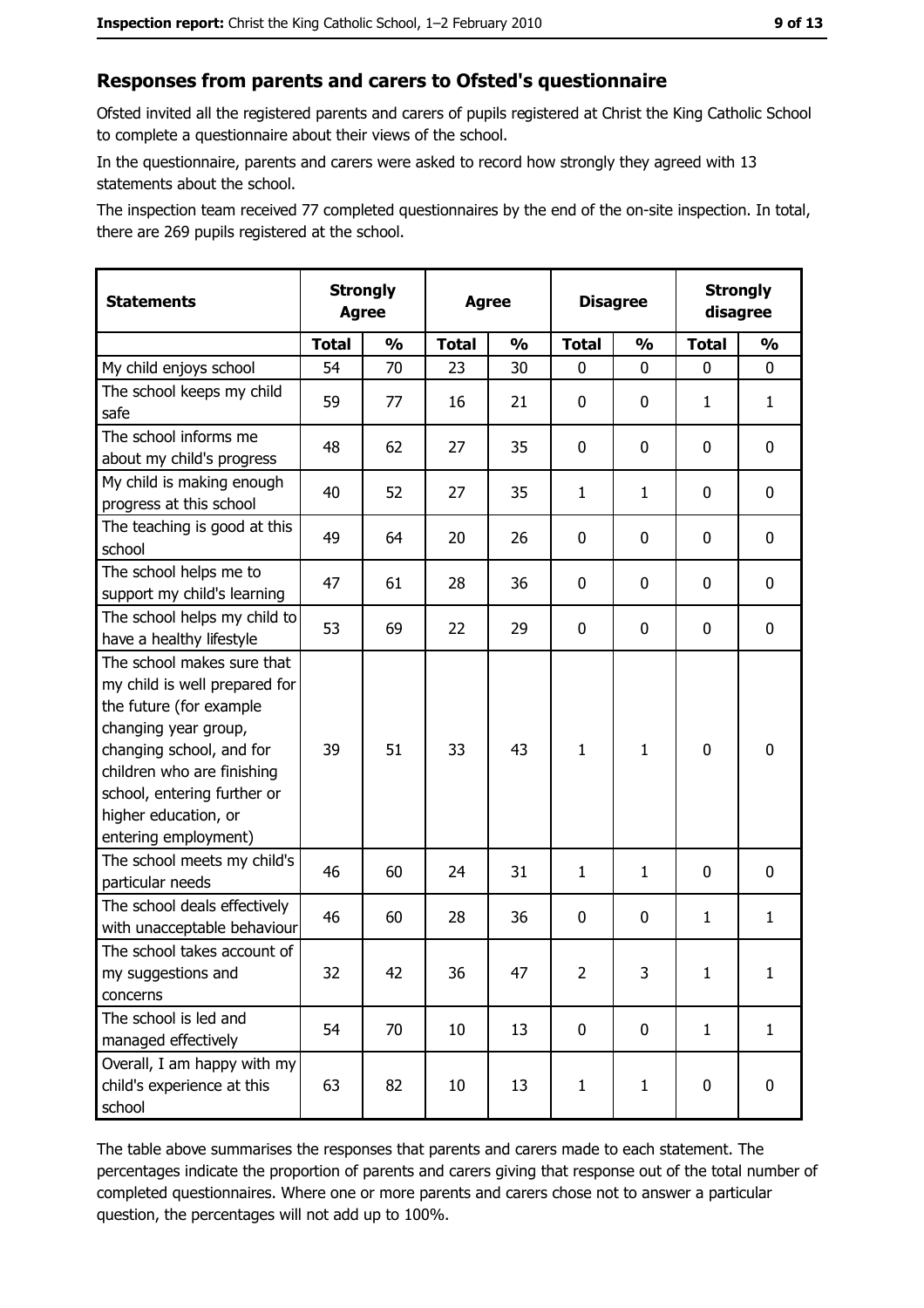# Glossary

| <b>Grade</b> | <b>Judgement</b> | <b>Description</b>                                                                                                                                                                                                               |
|--------------|------------------|----------------------------------------------------------------------------------------------------------------------------------------------------------------------------------------------------------------------------------|
| Grade 1      | Outstanding      | These features are highly effective. An oustanding<br>school provides exceptionally well for its pupils' needs.                                                                                                                  |
| Grade 2      | Good             | These are very positive features of a school. A school<br>that is good is serving its pupils well.                                                                                                                               |
| Grade 3      | Satisfactory     | These features are of reasonable quality. A satisfactory<br>school is providing adequately for its pupils.                                                                                                                       |
| Grade 4      | Inadequate       | These features are not of an acceptable standard. An<br>inadequate school needs to make significant<br>improvement in order to meet the needs of its pupils.<br>Ofsted inspectors will make further visits until it<br>improves. |

# What inspection judgements mean

## Overall effectiveness of schools inspected between September 2007 and July 2008

|                       | Overall effectiveness judgement (percentage of<br>schools) |      |                     |                   |  |
|-----------------------|------------------------------------------------------------|------|---------------------|-------------------|--|
| <b>Type of school</b> | Outstanding                                                | Good | <b>Satisfactory</b> | <b>Inadequate</b> |  |
| Nursery schools       | 39                                                         | 58   | 3                   | 0                 |  |
| Primary schools       | 13                                                         | 50   | 33                  | 4                 |  |
| Secondary schools     | 17                                                         | 40   | 34                  | 9                 |  |
| Sixth forms           | 18                                                         | 43   | 37                  | $\overline{2}$    |  |
| Special schools       | 26                                                         | 54   | 18                  | $\overline{2}$    |  |
| Pupil referral units  | 7                                                          | 55   | 30                  | 7                 |  |
| All schools           | 15                                                         | 49   | 32                  | 5                 |  |

New school inspection arrangements were introduced on 1 September 2009. This means that inspectors now make some additional judgements that were not made previously.

The data in the table above were reported in The Annual Report of Her Majesty's Chief Inspector of Education, Children's Services and Skills 2007/08.

Percentages are rounded and do not always add exactly to 100. Secondary school figures include those that have sixth forms, and sixth form figures include only the data specifically for sixth form inspection judgements.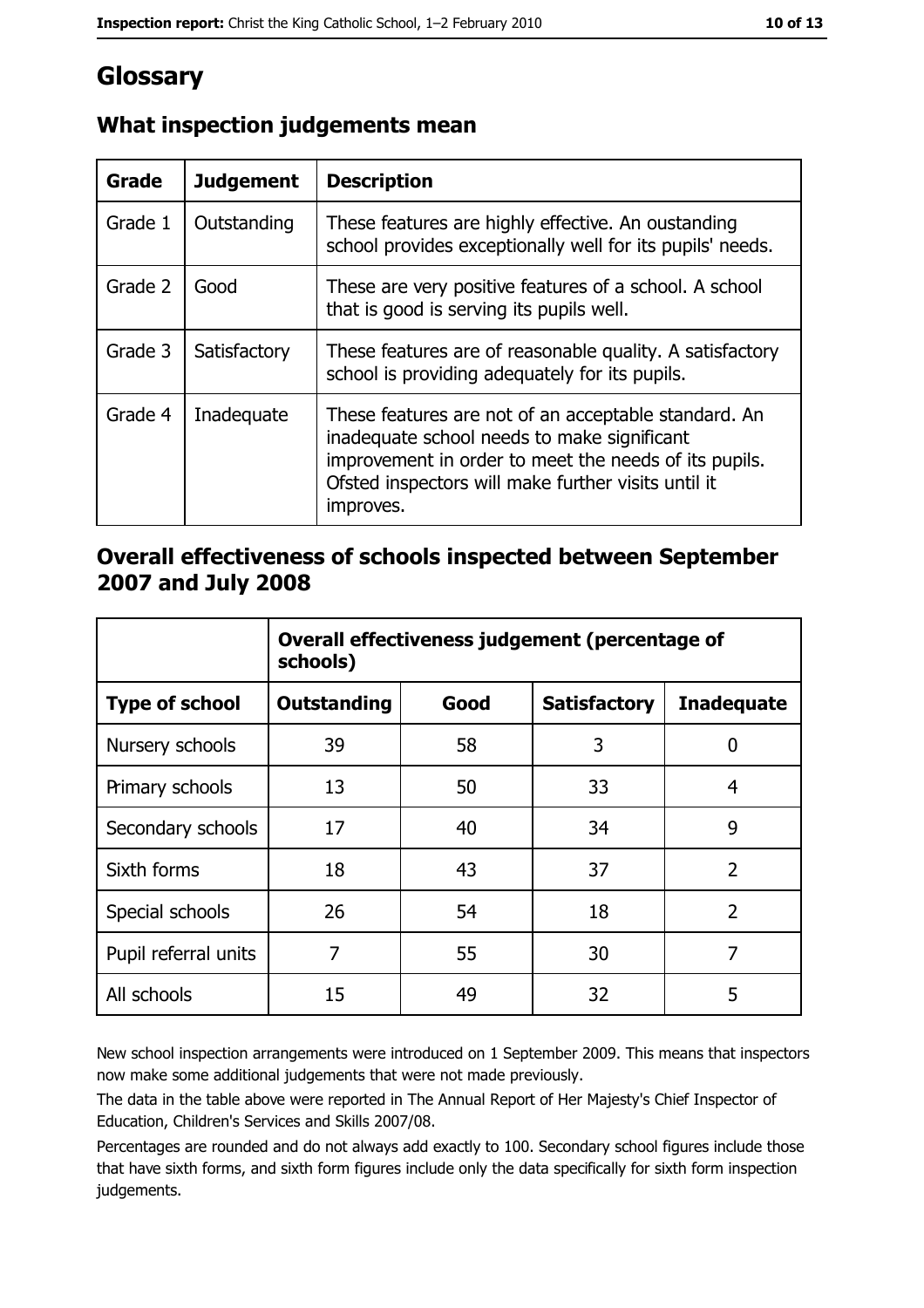# **Common terminology used by inspectors**

| Achievement:               | the progress and success of a pupil in<br>their learning, development or training.                                                                                                                                                                                                                           |
|----------------------------|--------------------------------------------------------------------------------------------------------------------------------------------------------------------------------------------------------------------------------------------------------------------------------------------------------------|
| Attainment:                | the standard of the pupils' work shown by<br>test and examination results and in<br>lessons.                                                                                                                                                                                                                 |
| Capacity to improve:       | the proven ability of the school to<br>continue improving. Inspectors base this<br>judgement on what the school has<br>accomplished so far and on the quality of<br>its systems to maintain improvement.                                                                                                     |
| Leadership and management: | the contribution of all the staff with<br>responsibilities, not just the headteacher,<br>to identifying priorities, directing and<br>motivating staff and running the school.                                                                                                                                |
| Learning:                  | how well pupils acquire knowledge,<br>develop their understanding, learn and<br>practise skills and are developing their<br>competence as learners.                                                                                                                                                          |
| Overall effectiveness:     | inspectors form a judgement on a school's<br>overall effectiveness based on the findings<br>from their inspection of the school. The<br>following judgements, in particular,<br>influence what the overall effectiveness<br>judgement will be.                                                               |
|                            | The school's capacity for sustained<br>improvement.<br>Outcomes for individuals and groups<br>of pupils.<br>The quality of teaching.<br>The extent to which the curriculum<br>meets pupil's needs, including where<br>relevant, through partnerships.<br>The effectiveness of care, guidance<br>and support. |
| Progress:                  | the rate at which pupils are learning in<br>lessons and over longer periods of time. It<br>is often measured by comparing the<br>pupils' attainment at the end of a key<br>stage with their attainment when they<br>started.                                                                                 |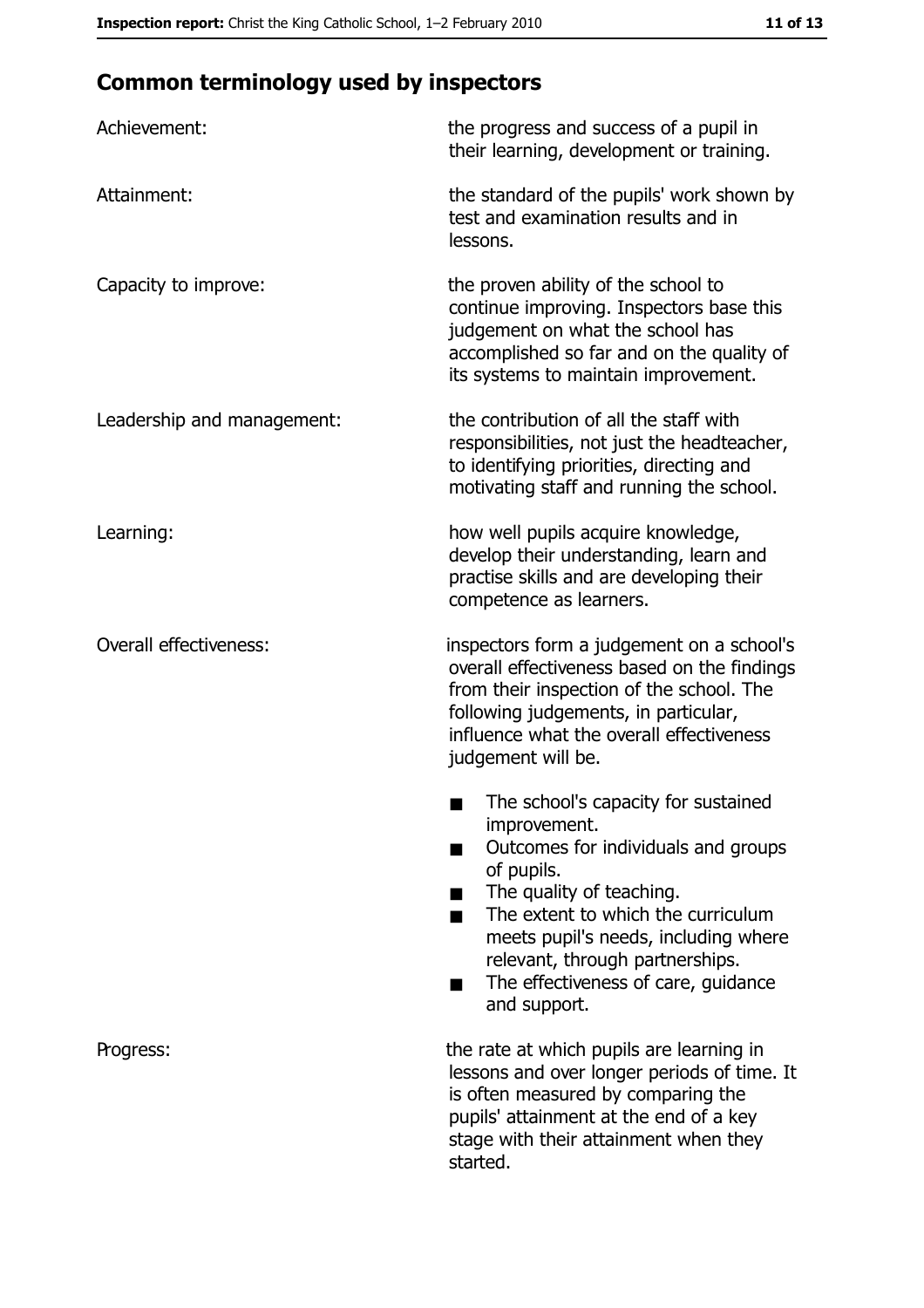This letter is provided for the school, parents and carers to share with their children. It describes Ofsted's main findings from the inspection of their school.



3 February 2010

Dear Pupils

Inspection of Christ the King Catholic School, Amesbury, SP4 7LX

Thank you for helping us when we visited your school. We enjoyed talking to you and you all helped us get to know your school really quickly. Your school currently gives you a satisfactory education.

- You make good progress in English and mathematics.  $\blacksquare$
- Your behaviour is outstanding ' well done!  $\blacksquare$
- You told us how much you enjoy coming to school.  $\blacksquare$
- There is a good range of clubs on offer, many of which help you keep fit and  $\blacksquare$ healthy. As a result, your knowledge of healthy eating is good.
- You have a good awareness of how to stay safe.  $\blacksquare$
- You have very good relationships with each other, your teachers and teaching  $\blacksquare$ assistants.
- You play an important role in organising the school through your elected school  $\blacksquare$ council and the jobs you do to help others in the school.

I have asked your headteacher and staff to make your school better by making sure you have more opportunities to practise your writing, that plans to improve the school are checked more carefully and by making sure those of you who find work easy are given more challenging tasks. We know you will help your teachers make these improvements. As a start you can tell you teacher if you find your work too easy.

Yours sincerely

**Richard Blackmore** 

Lead inspector